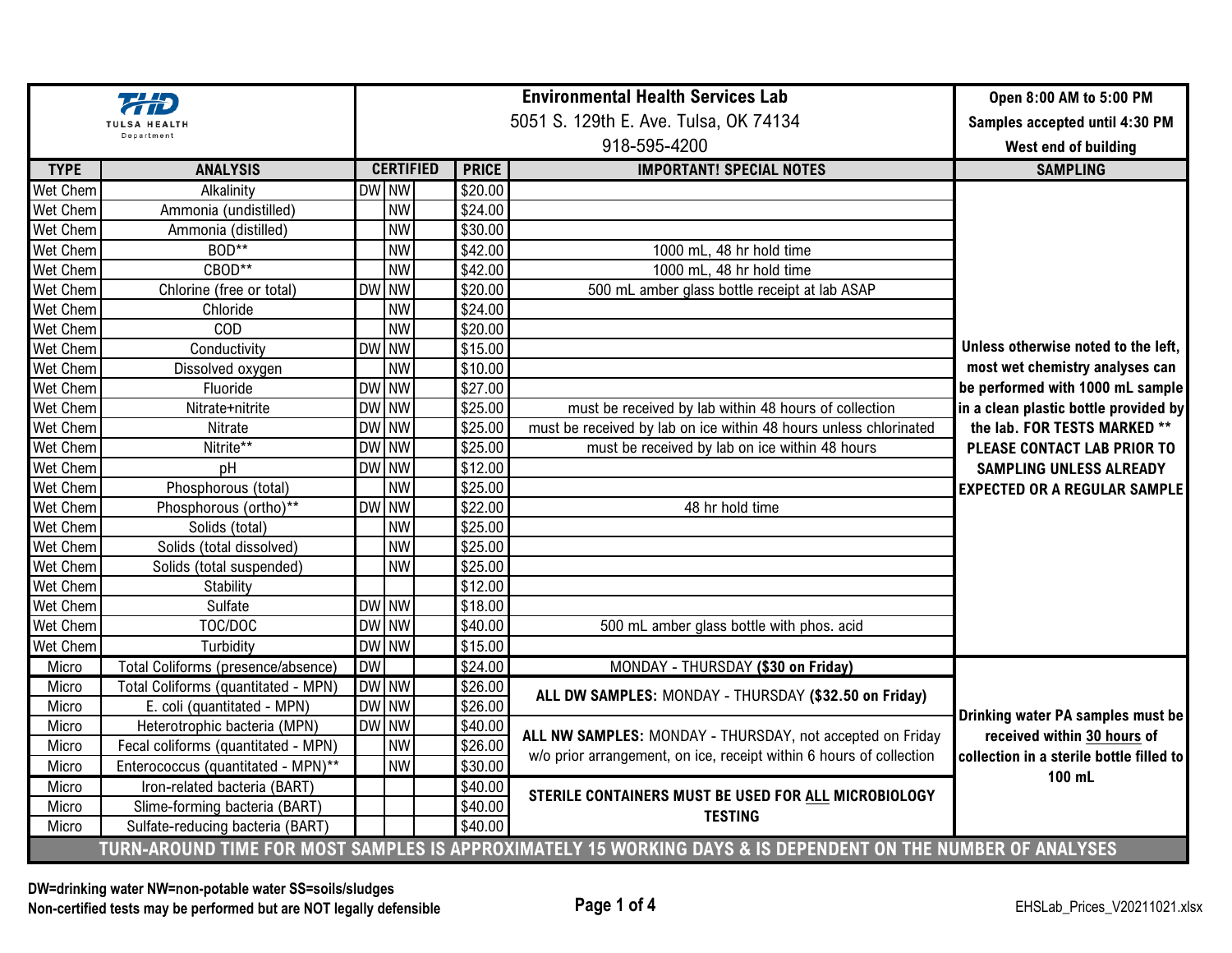|                                                                                                             |                  | <b>Environmental Health Services Lab</b> |                  |           |                     | Open 8:00 AM to 5:00 PM                                                  |                                                                     |
|-------------------------------------------------------------------------------------------------------------|------------------|------------------------------------------|------------------|-----------|---------------------|--------------------------------------------------------------------------|---------------------------------------------------------------------|
| <b>TULSA HEALTH</b>                                                                                         |                  | 5051 S. 129th E. Ave. Tulsa, OK 74134    |                  |           |                     |                                                                          | Samples accepted until 4:30 PM                                      |
| Department                                                                                                  |                  |                                          |                  |           |                     | West end of building                                                     |                                                                     |
| <b>TYPE</b>                                                                                                 | <b>ANALYSIS</b>  |                                          | <b>CERTIFIED</b> |           | <b>PRICE</b>        | <b>IMPORTANT! SPECIAL NOTES</b>                                          | <b>SAMPLING</b>                                                     |
| Metals                                                                                                      | Aluminum         |                                          | NW SS            |           | \$24.00             |                                                                          |                                                                     |
| Metals                                                                                                      | Antimony         |                                          | DW NW            |           | \$25.00             |                                                                          |                                                                     |
| Metals                                                                                                      | Arsenic          |                                          | DW NW SS         |           | \$25.00             |                                                                          |                                                                     |
| Metals                                                                                                      | <b>Barium</b>    |                                          |                  |           | DW NW SS \$24.00    |                                                                          |                                                                     |
| Metals                                                                                                      | Beryllium        |                                          |                  |           | DW NW SS \$24.00    |                                                                          |                                                                     |
| Metals                                                                                                      | Cadmium          |                                          | DW NW SS         |           | \$25.00             |                                                                          |                                                                     |
| Metals                                                                                                      | Calcium          |                                          | DW NW            |           | \$24.00             |                                                                          |                                                                     |
| Metals                                                                                                      | Chromium         |                                          | DW NW SS         |           | \$24.00             |                                                                          |                                                                     |
| Metals                                                                                                      | Copper           |                                          | DW NW SS         |           | \$24.00             | Regulatory samples require specific sampling techniques                  |                                                                     |
| Metals                                                                                                      | Hardness         |                                          | DW NW            |           | \$20.00             |                                                                          |                                                                     |
| Metals                                                                                                      | Iron             |                                          | <b>NW</b>        |           | \$24.00             |                                                                          | Metals analyses require 1000 mL<br>sample in a clean plastic bottle |
| Metals                                                                                                      | Lead             |                                          | DW NW SS         |           | \$25.00             | Regulatory samples require specific sampling techniques                  |                                                                     |
| Metals                                                                                                      | Magnesium        |                                          | DW NW            |           | $\overline{$}24.00$ |                                                                          |                                                                     |
| Metals                                                                                                      | Manganese        |                                          | DW NW SS         |           | \$24.00             |                                                                          |                                                                     |
| Metals                                                                                                      | Mercury          |                                          | DW NW            |           | \$60.00             |                                                                          | provided by the lab.                                                |
| Metals                                                                                                      | Mercury (solids) |                                          |                  | <b>SS</b> | \$70.00             |                                                                          |                                                                     |
| Metals                                                                                                      | Molybdenum       |                                          | NW <sub>SS</sub> |           | \$24.00             |                                                                          |                                                                     |
| Metals                                                                                                      | Nickel           |                                          | DW NW SS         |           | \$24.00             |                                                                          |                                                                     |
| Metals                                                                                                      | Potassium        |                                          | <b>NW</b>        |           | \$24.00             |                                                                          |                                                                     |
| Metals                                                                                                      | Selenium         |                                          | DW NW SS         |           | \$25.00             |                                                                          |                                                                     |
| Metals                                                                                                      | Silica           |                                          | DW NW            |           | \$24.00             |                                                                          |                                                                     |
| Metals                                                                                                      | Silver           |                                          | NW SS            |           | \$24.00             |                                                                          |                                                                     |
| Metals                                                                                                      | Sodium           |                                          | <b>DWINW</b>     |           | \$24.00             |                                                                          |                                                                     |
| Metals                                                                                                      | Thallium         |                                          |                  |           | NW SS \$25.00       |                                                                          |                                                                     |
| Metals                                                                                                      | Vanadium         |                                          | <b>NW</b>        |           | SS \$24.00          |                                                                          |                                                                     |
| Metals                                                                                                      | Zinc             |                                          |                  |           | NW SS \$24.00       |                                                                          |                                                                     |
| Organics                                                                                                    | <b>THM</b>       | <b>DW</b>                                |                  |           | \$130.00            | requires 1 set of 4 clear & 4 amber glass vials per site with no bubbles | Samples must be received on ice                                     |
| Organics                                                                                                    | <b>HAA</b>       | <b>DW</b>                                |                  |           | \$240.00            | & one trip blank per total group of sites                                |                                                                     |
| TURN-AROUND TIME FOR MOST SAMPLES IS APPROXIMATELY 15 WORKING DAYS & IS DEPENDENT ON THE NUMBER OF ANALYSES |                  |                                          |                  |           |                     |                                                                          |                                                                     |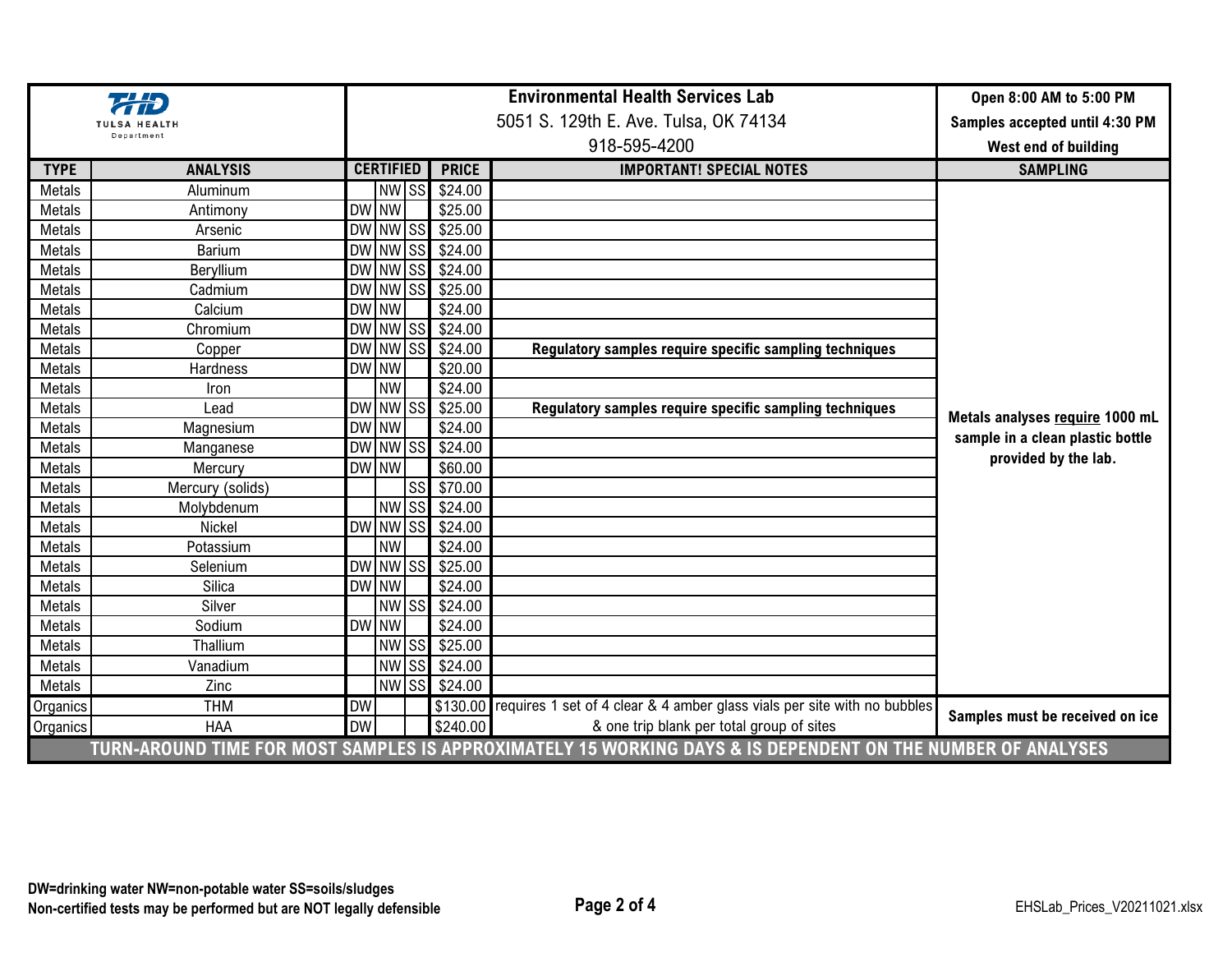|                                                                              |                                                                                                                              |  | <b>Environmental Health Services Lab</b><br>5051 S. 129th E. Ave. Tulsa, OK 74134                                                                                                                 | Open 8:00 AM to 5:00 PM<br>Samples accepted until 4:30 PM |  |  |  |  |  |
|------------------------------------------------------------------------------|------------------------------------------------------------------------------------------------------------------------------|--|---------------------------------------------------------------------------------------------------------------------------------------------------------------------------------------------------|-----------------------------------------------------------|--|--|--|--|--|
|                                                                              | Denartment                                                                                                                   |  | 918-595-4200                                                                                                                                                                                      | West end of building                                      |  |  |  |  |  |
|                                                                              |                                                                                                                              |  | <b>GENERAL RECOMMENDATIONS FOR WELL WATER TESTING</b>                                                                                                                                             |                                                           |  |  |  |  |  |
| <b>START</b><br><b>HERE</b>                                                  | Coliforms (presence/absence) MONDAY - THURSDAY, +\$6<br><b>UPCHARGE FOR FRIDAY</b>                                           |  | This is the bare minimum indicator for the safety of drinking water<br>and only from a bacteriological standpoint                                                                                 | \$24<br>1 sterile plastic 100 mL bottle from<br>lab       |  |  |  |  |  |
| <b>FOLLOWED BY*</b>                                                          |                                                                                                                              |  |                                                                                                                                                                                                   |                                                           |  |  |  |  |  |
| <b>GOOD</b>                                                                  | nitrate+nitrite, solids (total dissolved), & pH                                                                              |  | This is the bare minimum indicator for the safety of drinking water<br>from a chemical standpoint                                                                                                 | \$62.00<br>1 1000 mL plastic bottle from lab              |  |  |  |  |  |
|                                                                              | alkalinity, arsenic, chloride, coppper, conductivity, hardness,                                                              |  | A decent set of tests that include some of the more common<br>problems with wells in Oklahoma                                                                                                     | \$209.70                                                  |  |  |  |  |  |
| <b>BETTER</b>                                                                | lead, nitrate+nitrite, pH, solids (total dissolved), sulfate (10%<br>discount on price)                                      |  |                                                                                                                                                                                                   | 2 1000 mL plastic bottles from lab                        |  |  |  |  |  |
|                                                                              | alkalinity, arsenic, calcium, chloride, conductivity, copper,                                                                |  | A comprehensive group of tests that will help establish a baseline of                                                                                                                             | \$298.80                                                  |  |  |  |  |  |
| <b>BEST</b>                                                                  | fluoride, hardness, iron, lead, manganese, nitrate+nitrite, pH,<br>solids (total dissolved), sulfate (10% discount on price) |  | water quality for most well owners or help narrow down symptoms<br>to a specific problem.                                                                                                         | 2 1000 mL plastic bottles from lab                        |  |  |  |  |  |
| *These groups represent the tests most commonly useful to well owners in OK. |                                                                                                                              |  |                                                                                                                                                                                                   |                                                           |  |  |  |  |  |
| <b>WHICH TEST?</b>                                                           |                                                                                                                              |  |                                                                                                                                                                                                   |                                                           |  |  |  |  |  |
|                                                                              | <b>CONDITIONS OR PROBLEMS</b>                                                                                                |  | <b>ANALYSIS OR TREATMENT</b>                                                                                                                                                                      |                                                           |  |  |  |  |  |
|                                                                              | recurrent GI illness                                                                                                         |  | coliform bacteria, sulfate - DISINFECT WELL IF POSITIVE!                                                                                                                                          |                                                           |  |  |  |  |  |
|                                                                              | scaly plumbing residue, soap doesn't lather, plumbing deposits/corrosion                                                     |  | alkalinity, hardness, pH                                                                                                                                                                          |                                                           |  |  |  |  |  |
|                                                                              | septic concerns                                                                                                              |  | coliform bacteria, nitrate-nitrite                                                                                                                                                                |                                                           |  |  |  |  |  |
|                                                                              | bitter taste                                                                                                                 |  | pH, alkalinity, metals                                                                                                                                                                            |                                                           |  |  |  |  |  |
|                                                                              | metallic taste                                                                                                               |  | copper, iron, manganese, and/or zinc                                                                                                                                                              |                                                           |  |  |  |  |  |
|                                                                              | metallic taste with blue-green staining                                                                                      |  | copper                                                                                                                                                                                            |                                                           |  |  |  |  |  |
|                                                                              | deposits, colored water, staining, salty taste                                                                               |  | total dissolved solids (TDS)                                                                                                                                                                      |                                                           |  |  |  |  |  |
|                                                                              | salty taste                                                                                                                  |  | chloride, sulfate, conductivity, TDS, or sodium                                                                                                                                                   |                                                           |  |  |  |  |  |
|                                                                              | green/blue color in water or plumbing deposits<br>white plumbing deposits                                                    |  | copper<br>total dissolved solids, sulfate, calcium                                                                                                                                                |                                                           |  |  |  |  |  |
|                                                                              | reddish/brown color in water or staining                                                                                     |  | iron, manganese, iron-related bacteria                                                                                                                                                            |                                                           |  |  |  |  |  |
|                                                                              | black to brown color, rotten-egg smell, bitter taste                                                                         |  | coliform bacteria, manganese, sulfate, sulfur-reducing bacteria                                                                                                                                   |                                                           |  |  |  |  |  |
|                                                                              | rotten-egg smell in hot water only                                                                                           |  | replace magnesium water heater anode with one made of aluminum                                                                                                                                    |                                                           |  |  |  |  |  |
|                                                                              | intensive agricultural land use nearby                                                                                       |  | nitrate-nitrite, coliform bacteria, conductivity                                                                                                                                                  |                                                           |  |  |  |  |  |
|                                                                              | housing built prior to 1988                                                                                                  |  | lead, copper, pH, alkalinity                                                                                                                                                                      |                                                           |  |  |  |  |  |
|                                                                              | petroleum smell or oily sheen                                                                                                |  | total petroleum hydrocarbons (TPH) - contact ODEQ, this is not an analysis we offer                                                                                                               |                                                           |  |  |  |  |  |
|                                                                              | black flakes in water                                                                                                        |  | if the flakes smear on your fingers this is likely from the rubber seals degrading (plumbing), otherwise<br>check alkalinity, pH, iron, lead, copper, zinc, cadmium depending on pipe composition |                                                           |  |  |  |  |  |
|                                                                              |                                                                                                                              |  | TURN-AROUND TIME FOR MOST SAMPLES IS APPROXIMATELY 15 WORKING DAYS & IS DEPENDENT ON THE NUMBER OF ANALYSES                                                                                       |                                                           |  |  |  |  |  |